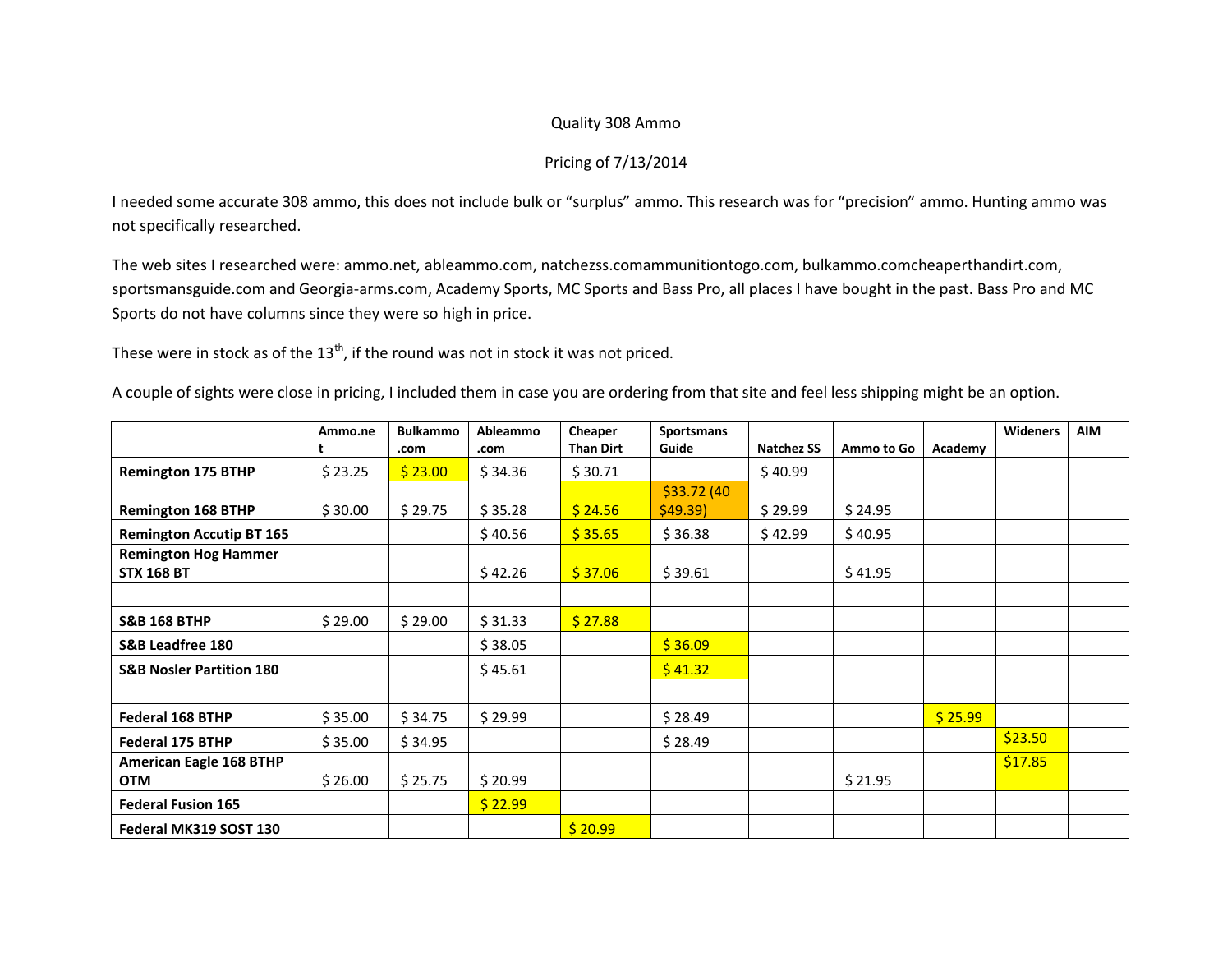| <b>OTM</b>                                          |         |         |         |         |         |         |         |  |  |
|-----------------------------------------------------|---------|---------|---------|---------|---------|---------|---------|--|--|
|                                                     |         |         |         |         |         |         |         |  |  |
| Nosler Match / Cust Comp<br>175                     |         |         | \$32.06 |         |         |         |         |  |  |
| <b>Nosler Match / Cust Comp</b><br>155              |         |         | \$32.06 | \$25.02 |         |         |         |  |  |
| Nosler Varmit 110                                   |         |         | \$37.66 | \$29.38 |         |         | \$33.95 |  |  |
| <b>Nosler Trophy 165 BT</b><br><b>Accubond</b>      |         |         | \$43.91 | \$34.25 | \$40.18 | \$38.49 | \$39.95 |  |  |
| <b>Nosler Trophy 165 Partition</b>                  |         |         | \$43.91 | \$34.25 | \$40.18 |         |         |  |  |
| Nosler Match 168 HPBT                               |         |         |         | \$25.19 | \$29.44 | \$28.49 |         |  |  |
| <b>Nosler Trophy 150</b><br><b>Accubond</b>         |         |         | \$43.91 | \$34.25 | \$40.18 | \$38.49 | \$39.95 |  |  |
|                                                     |         |         |         |         |         |         |         |  |  |
| <b>Fiocchi Exact Match 168</b><br><b>BTHP</b>       |         |         |         |         |         |         | \$25.95 |  |  |
| <b>Fiocchi Extact Match 175</b><br><b>BTHP</b>      |         |         | \$28.32 |         |         |         | \$25.95 |  |  |
| <b>Fiocchi Extact Match 180</b><br><b>BTHP</b>      |         |         | \$28.32 | \$25.71 |         |         | \$28.95 |  |  |
| <b>Fiocchi Extrema Hunting</b><br><b>180 SST</b>    |         |         | \$24.95 | \$22.66 | \$22.32 |         |         |  |  |
| <b>Fiocchi Extrema Hunting</b><br><b>165 SST</b>    | \$26.00 | \$26.00 | \$24.95 |         | \$22.32 |         |         |  |  |
|                                                     |         |         |         |         |         |         |         |  |  |
| Hornady AMAX 155 Gr                                 |         |         | \$27.58 | \$26.19 | \$26.59 |         | \$27.95 |  |  |
| <b>Hornady Steel Match 155</b>                      |         |         |         |         |         |         |         |  |  |
| BTHP (50 rds)                                       | \$50.00 | \$49.50 | \$38.99 | \$36.71 | \$39.23 | \$47.99 |         |  |  |
| <b>Hornady Superperformance</b><br><b>GMX 165GR</b> |         |         | \$29.18 | \$32.26 | \$34.38 |         | \$36.95 |  |  |
| <b>Hornady Superperformance</b><br><b>GMX 150GR</b> |         |         | \$38.39 | \$32.44 | \$35.62 |         |         |  |  |
| Hornady 155 OTM                                     |         |         |         |         |         |         | \$25.95 |  |  |
| Hornady 168 BTHP                                    |         |         |         |         |         |         | \$24.49 |  |  |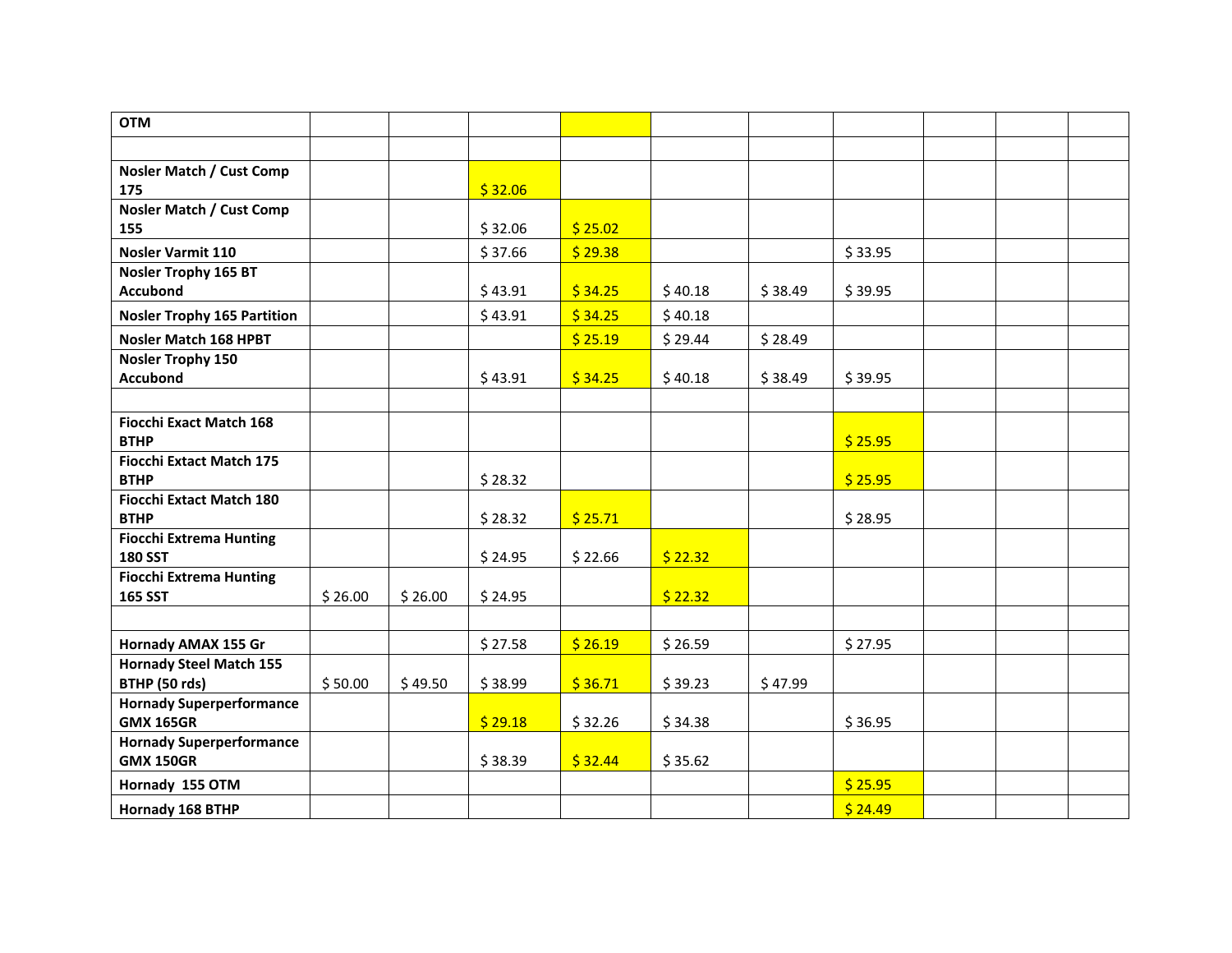| Hornady TAP 165 GMX                        |         |         |         |         |         |         | \$41.95 |         |         |
|--------------------------------------------|---------|---------|---------|---------|---------|---------|---------|---------|---------|
| <b>Hornady Superperformance</b>            |         |         |         |         |         |         |         |         |         |
| 165 InterBond                              |         |         |         |         |         |         | \$35.49 |         |         |
| Hornady 168 A-Max                          | \$29.50 | \$30.00 |         |         |         |         | \$27.95 |         |         |
| Hornady 165 SST                            |         |         |         | \$24.72 |         |         |         |         |         |
| Hornady TAP 155 A-Max                      |         |         |         |         |         |         | \$27.95 |         |         |
|                                            |         |         |         |         |         |         |         |         |         |
| <b>Australian Outback 168</b>              |         |         |         |         |         |         |         |         | \$27.95 |
| <b>BTHP</b>                                |         |         | \$22.99 | \$25.59 | \$28.49 | \$28.95 | \$28.95 |         |         |
| <b>Australian Outback 150 BTS</b>          |         |         |         | \$34.19 | \$37.99 |         | \$39.95 |         |         |
| <b>Australian Outback 165 SBT</b>          |         |         |         |         |         |         |         |         |         |
| <b>GameKing</b>                            |         |         |         | \$25.19 | \$28.49 |         | \$28.95 |         |         |
|                                            |         |         |         |         |         |         |         |         |         |
| Colorado Buck 165                          |         |         |         |         |         |         |         |         |         |
| <b>Accubond</b>                            |         |         |         | \$23.99 |         |         |         |         |         |
| <b>Barnes TXT 150</b>                      |         |         | \$40.50 | \$35.24 | \$36.57 | \$40.99 | \$39.95 |         |         |
| <b>Winchester Super-X 180</b><br>Silvertip |         |         | \$21.66 |         |         |         |         |         |         |
| <b>Buffalo Bore TSX BT 150</b>             |         |         | \$40.73 | \$37.10 |         |         | \$43.95 |         |         |
|                                            |         |         |         |         |         |         |         |         | \$15.50 |
| Privi Partizan 168 BTHP                    |         |         |         | \$18.82 | \$16.62 |         | \$16.95 | \$17.00 |         |
|                                            |         |         |         |         |         |         |         |         |         |
| <b>Right to Bear Ultra A-Max</b>           |         |         |         |         |         |         |         |         |         |
| 168                                        |         |         |         | \$19.59 |         |         | \$24.95 |         |         |
| <b>Right to Bear Ultra A-Max</b>           |         |         |         |         |         |         |         |         |         |
| 178                                        |         |         |         | \$19.59 |         |         | \$25.95 |         |         |
| <b>Right to Bear Ultra A-MAX</b><br>155    |         |         |         |         |         |         | \$24.95 |         |         |
|                                            |         |         |         |         |         |         |         |         |         |
|                                            |         |         |         |         |         |         |         |         |         |
| SSA Nosler BT 165                          |         |         |         |         | \$28.78 |         |         |         |         |
| SSA 168 BTHP                               |         |         |         | \$21.85 |         |         | \$34.95 |         |         |
| SSA 175 BTHP                               |         |         |         | \$22.05 |         |         |         |         |         |
| SSA 168 Solid Copper                       |         |         |         | \$31.78 |         |         |         |         |         |